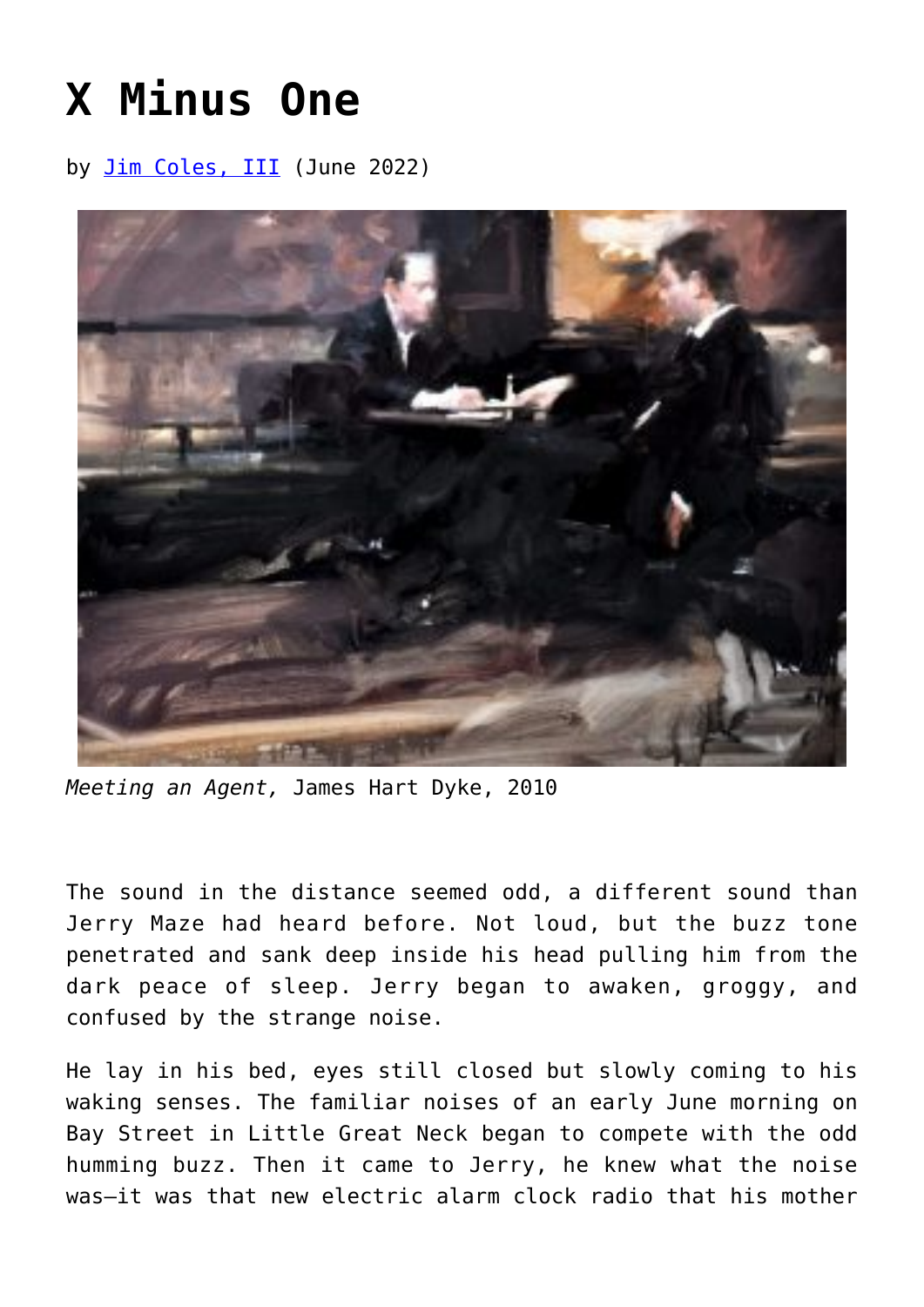had bought yesterday.

"But Jerry," his mother had said as she set the tan plastic box on the dresser in the bedroom upstairs from the storefront deli his parents had owned for forty years, "this is the newest thing—ten tubes—and a science guy like you should have all the newest things."

With eyes still closed, Jerry groped for his smokes and lighter that lay on the bed table but made no effort to turn off the humming. As he had for so many mornings since moving back in with his parents so he could save money, Jerry half rolled over, inserted the Chesterfield into his mouth and flipped the Zippo. A deep drag drew smoke into lungs and within seconds he felt the energy of nicotine coursing through his veins. He opened his eyes, focused on the tan rectangle with the red hands over the white face and tried to remember where the switch was that would turn the damned thing off.

He found it on the second try … a bar on the top did the trick. Jerry sat up and swung his legs over the side of the bed, then stumbled past the Royal upright typewriter and stack of typing paper on the roll top desk adjacent to the door, and headed down the hallway to the bathroom at the back of the narrow apartment. As he cleaned up he thought back to yesterday's conversation about the radio with his mother.

"Mom, I'm not a science guy … I write radio plays for X Minus One Radio Theater. I do science fiction … you know, Martians and space invaders and weird stuff … but thanks for the new clock, I'll look great when I get my house. I know you two won't have much extra money until the sale of the deli is complete, so I appreciate the thought and the gift."

His mother, always and forever the essential Brooklynite, replied "I know Jerry, but someday you'll be famous like that Orson Wells man and then you and Jenny can visit your father and me in Connecticut. You remember how that radio show scared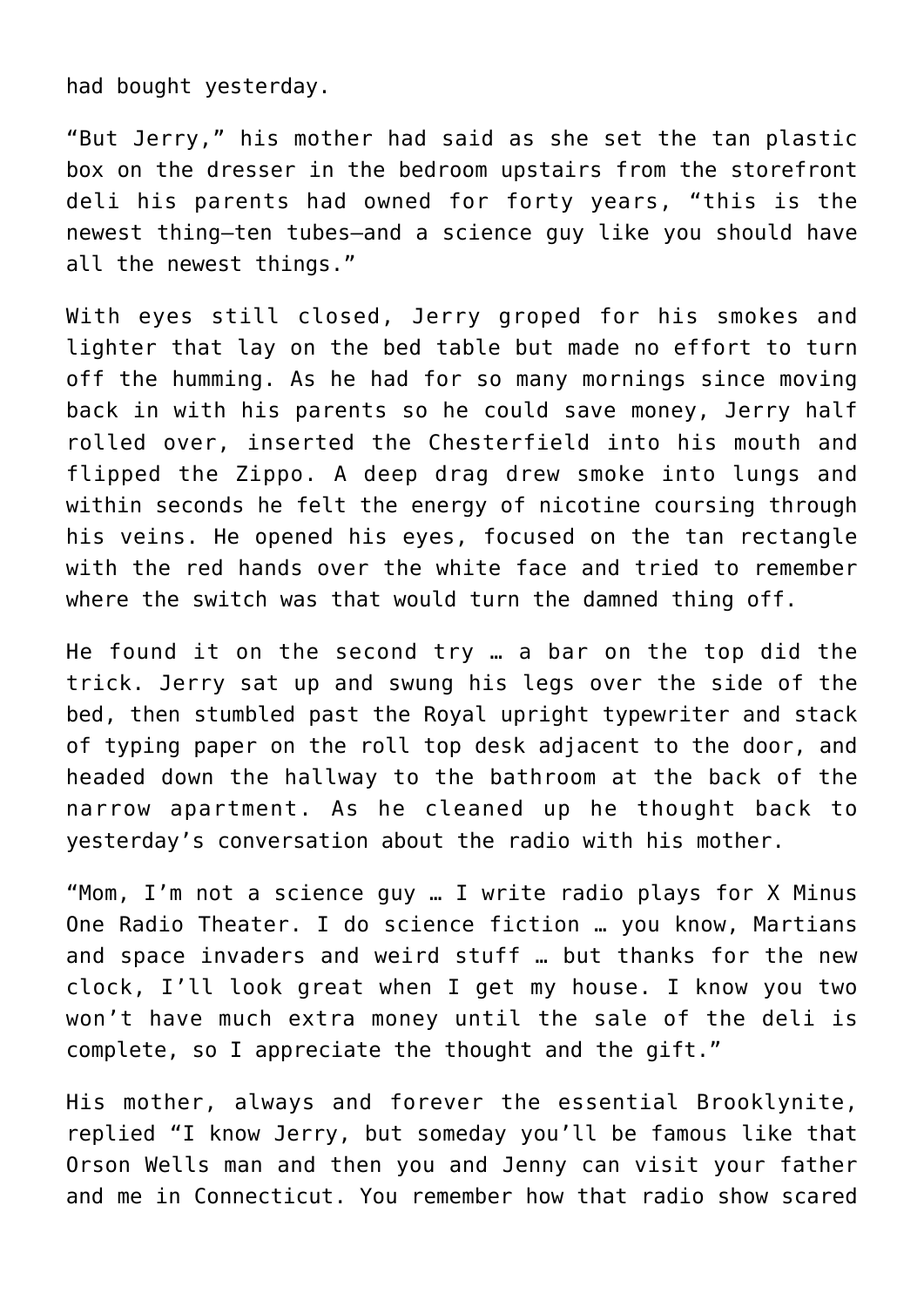us? It all seemed so real that your Dad made us all get on the boat and go across the bay to Great Neck to stay with his brother. You remember that, don't you?"

Jerry remembered, chuckling as his mother retold the story for the thousandth time. But clearly, it was the *War of the Worlds* broadcast that had inspired his young mind, energized him to read literature and get good grades during his high school years, and which led him to use his GI Bill benefits to major in play writing at City College of New York when he came home from the Army in 1946. It was the vision of becoming a famous radio—and soon TV—scriptwriter that had led him to his job at Westinghouse Theater Productions.

He'd been with Westinghouse Productions for three years now, and the recent wage increase to \$62.50 per week, along with the GI Bill home loan he'd earned, meant that he'd have enough money within a year to marry Jennifer Goodman, a girl from Queens whom he'd been seeing for more than a year. The increased wage and her savings meant they could make a good down payment on the bungalow over by the dunes in Garnerville Beach. Even though the house was over-priced at \$6,500, he liked it, and his GI Bill loan would keep the payments to about \$50 per month. The waves lapping against the bay beach were soothing and the fenced yard would be perfect for the children he and Jennifer dreamed of having together. He'd rented the house during the summer of 1951 and waves had comforted him as he wrote the script that had won the Westinghouse job for him. Someday soon he'd own that house.

Once dressed, Jerry walked downstairs and as he waved his goodbye to his father, Jerry grabbed the deli sandwich and tin travel cup of black coffee his mother had laid out for him by the cash register. At 8:45 a.m., right on schedule, he began the two-block walk to the train station where he'd pay thirtyfive cents and catch the 8:50 Long Island Railroad commuter train to Manhattan.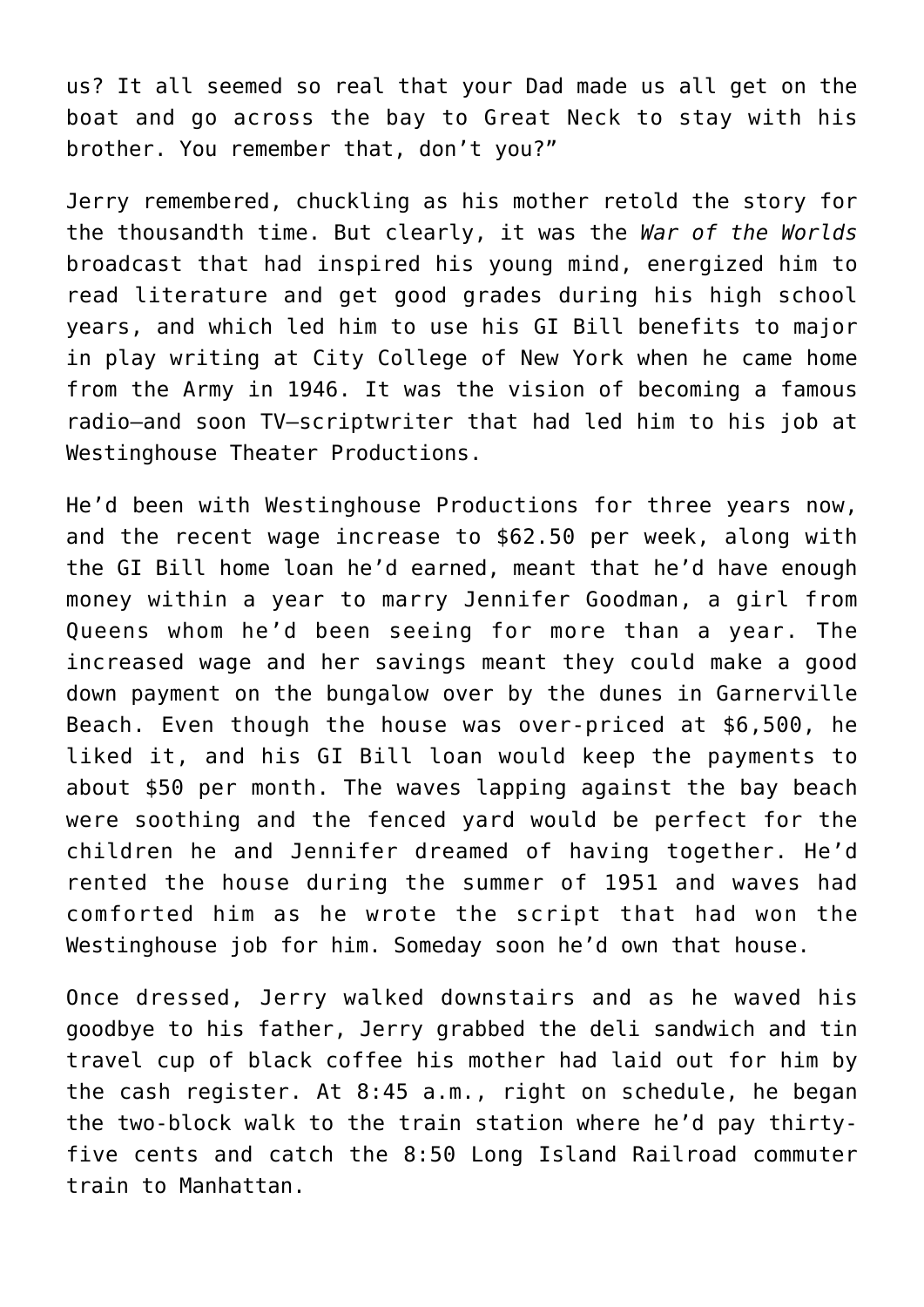Jerry was startled by a blaring car horn as he passed Limbaugh's Bakery near the corner of Bay Street and Broad, and at the same time he noticed an odd electric sizzle in the air around him, then he felt himself falling …

Moshe Abazin sat in front of his monitor, sucking the tip of the ponytail that hung over his right shoulder. He hummed a fractured version of some rock tune as he keyed figures into the Cray-6 computer's artificial intelligence software, and watched as new values appeared at each variable point in the equation. Suddenly, his full attention was focused on the monitor as the equations began resolving within the LED screen's matrix.

"Hey, Mitch, come look at this … I think we've confirmed the gravity well principle," Moshe gushed in his Midtown New York staccato. He added the final values to the equation, and looked on with delight as more elements of the equation lit up.

With the last elements inserted into the theoretical formula, he could predict how much energy they'd need from the small linear reflector accelerator the Defense Advanced Research Programs Agency people had installed in his Long Island research lab.

"Mitch! Come look … you were right … Mitch! Whooo-eee, we can do it," Moshe screamed, as his partner Mitch Cross abandoned the 2004 College World Series he'd been watching on ESPN, and raced across the room so he could see the equation resolve on the thin monitor.

"By God Moshe, we've done it! Now we must send an E-mail to Doctor Harris and get him up here from DC. With any luck at all, he'll let us fire-off the accelerator for two or three microseconds," Mitch said as he began pulling files together into a DARPANET message that would soon be on its way to the Director of the Unified String Theory Research Team.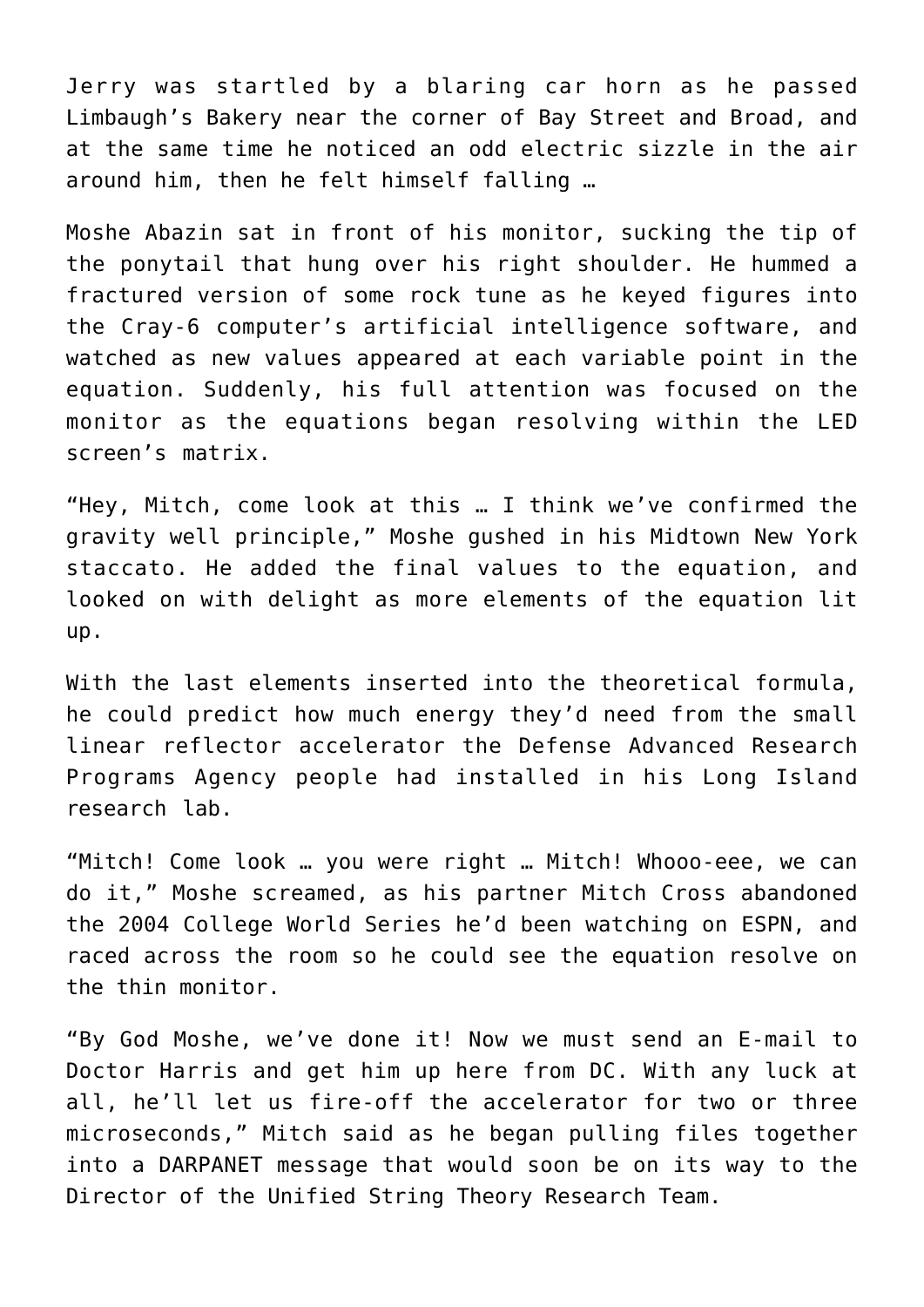Although excited, Mitch knew that before Harris would agree to the test, DARPA's other labs would have to duplicate and verify their results, but he was certain the names Moshe Abazin and Mitchell Cross would go down in history as the inventors of the world's first virtually free, non-polluting electrical generation system.

In the days that followed electrons flew between Long Island, the headquarters in Alexandria, Virginia, and the six other DARPA labs that were engaged in the New Energy Project, a project that held the potential to free the United States from the Middle Eastern stranglehold on energy that had helped drive the nation to war two times in just over a decade.

And one morning in late June, Doctor Joe Harris arrived at the lab with good news—the other labs had confirmed the results and the President's Science Advisor and National Security Advisor had approved firing the reactor. The test would proceed as soon as the system could be fine-tuned; changes made to the national power grid, and a cover story put in place in the event the test affected the power grid.

At 8:48 a.m., July 10, 2004, the temperature inside the accelerator's impact chamber was stabilized at 80 degrees Fahrenheit. Outbound breakers from the research facility's power distribution relays were opened. The national power grid operators and affiliated operating utilities activated the power absorbers that had been added to the grid. Within minutes the power grid headquarters announced that the system was ready to receive the extra power.

With a simple nod from Harris, Moshe pressed the 'enter' key on his keyboard. In the blink of an eye, circuit breakers engaged and electricity created by the center's small steampowered generator flowed into the reactor. Magnets directed the electron flow in the current stream into the small Argon-Plutonium Oxide power rods in the reactor core, which sent a massive flow of energy into the accelerator's magnetic field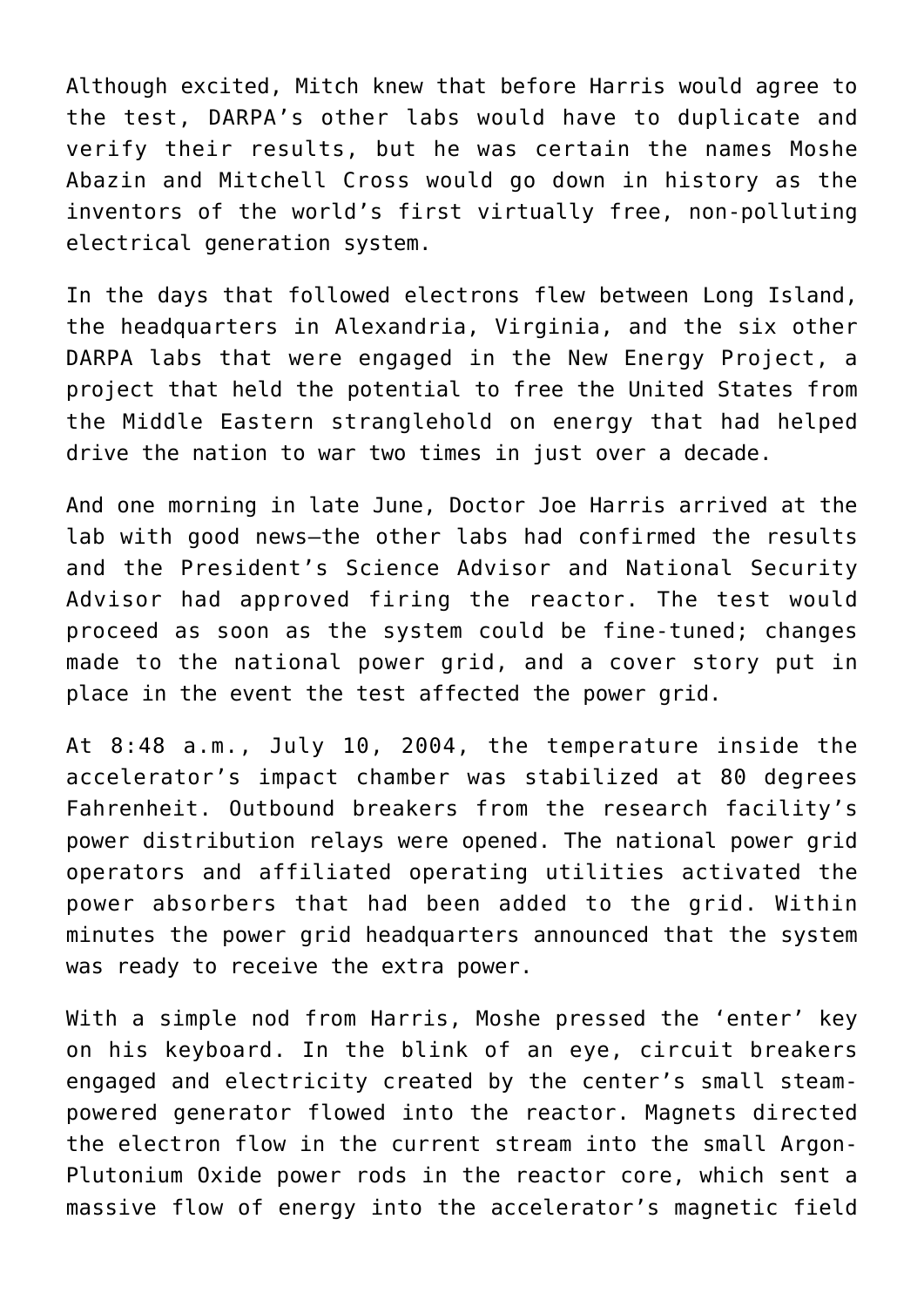where trillions of subatomic particles raced to nearly the speed of light before crashing into a ten pound cube of pure silica stationed with the accelerator's impact chamber.

Sacrificial sensors inside the impact chamber recorded the events occurring there until they were consumed. The scientists in the control room some 500 feet away were shielded from the massive energy discharge by layers of meters-thick concrete but even at that distance, they felt a static charge in the air that made the hairs on their arms stand up.

In the instant following the sub-atomic collision light flared thousands of times brighter than the sun, then collapsed into a pinpoint-sized speck of blackness more intense than midnight in a deep cave. Gravity bent inward upon itself for a few milliseconds, the silica imploded into nothingness, without making any heat. During the event's split-second of existence electrons, neutrons and a dozen other sub-atomic particles behaved as if insane. In the five seconds of the event's aftermath 2.5 million megawatts of electricity—as much as the US and Canada combined produced in a year—streamed through the outbound breakers into the national electrical grid.

All across the nation systems overloaded and newly installed automatic safety breakers kicked out, leaving large sections of North America without power for several seconds as the excess power went to ground. The short-lived blackout rolled across the country, but within a minute of each outage, the national power grid began coming back on line as the new safeties reset. The preparations had paid off, but not even the new equipment could absorb all the power this new energy source had produced without some interruption. Now it would be up to others to tell the cover story to the media.

Inside the control room Harris, Abazin and Cross sat stunned … the theory worked better than the equations had indicated it should. The event had produced a full order of magnitude—ten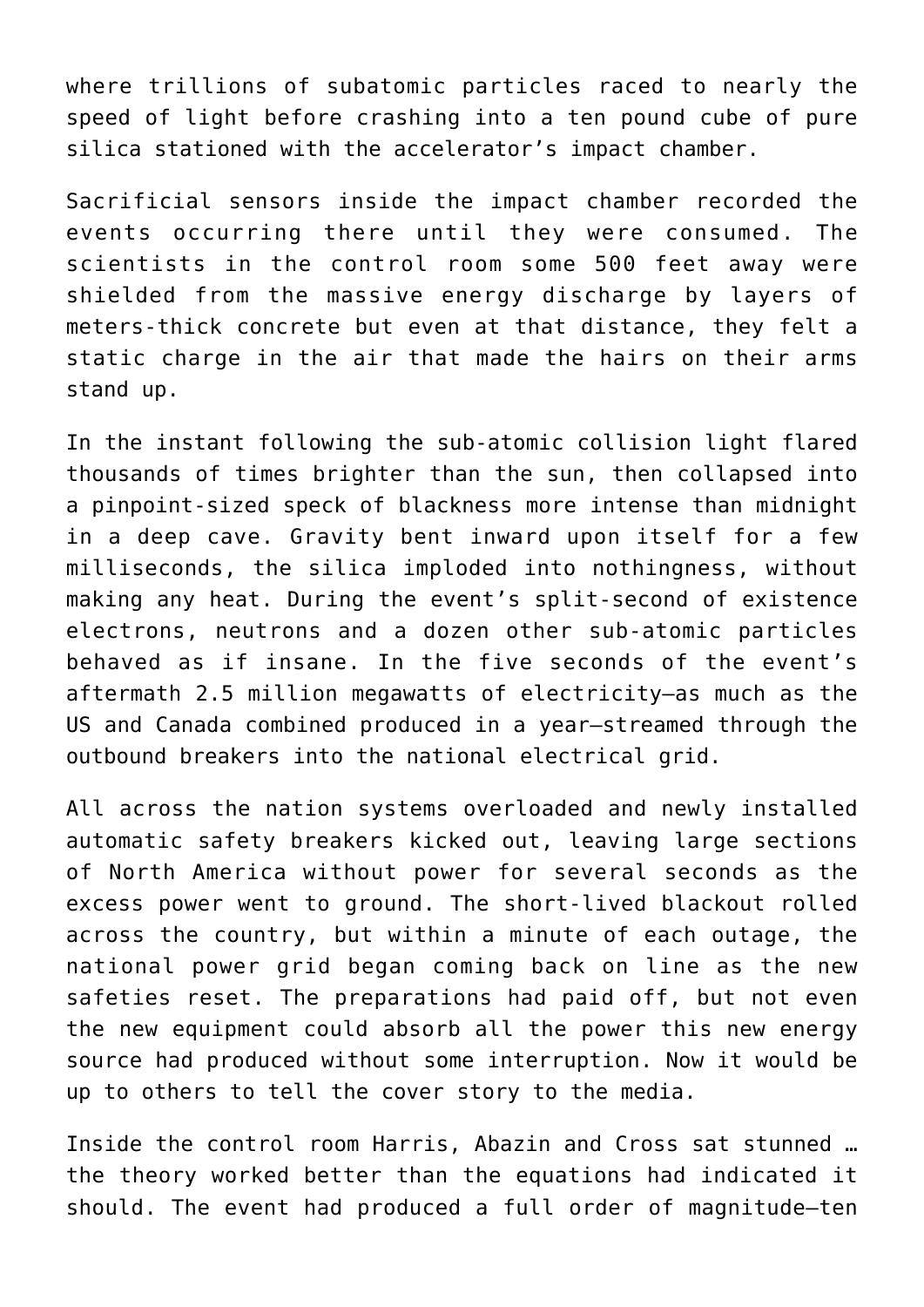times—the power they'd expected; but they smiled large and slapped each other on the back, anyway. The theory and formula would require more polishing before conducting the next test, but it had worked. The temperature inside the reaction chamber had risen less than one degree. No radiation had been produced and the silica had vaporized completely, leaving no residue or wastes. Clean, cheap energy awaited them—as did fame, international acclaim and personal riches. Both Moshe and Mitch were poised to patent key elements of the equations, with DARPA's blessings.

Scant seconds into their celebration Moshe noticed a change in the impact chamber temperature reading as backup sensors stationed outside the chamber came on-line. A monitor display began blinking 98.6 degrees Fahrenheit, and the mass indicator showed the presence of 141.56 pounds of matter. All the men in the control room gasped when they saw a man's face inside the impact chamber.

Jerry Maze still held the tin coffee cup but his hand shook so badly he couldn't bring it to his mouth and coffee spattered out of the cup onto his suit coat. Two steps ago he'd been walking to the Long Island Railroad train station and now he was here … but where was here? Here was a dimly lit square room about ten-by-ten by eight feet, with large, twisted metal plates of some kind extending from smooth concrete walls. Bare wires, all cut at the same point and connected to nothing, hung from the ceiling. A steel door was set into one of the walls. Only seconds earlier he'd found himself sitting on a pedestal in the middle of the room. And the room seemed to have the same static electric charge in it that he'd noticed while walking to the train station. The static made his hair stand up and his skin tingle. Fear, raw fear, consumed him. He slipped off the pedestal, shrank to his haunches, and crouched in one of the corners.

Moshe and Mitch looked at each other, their faces blank for a moment, then comprehension set in—a gravity well is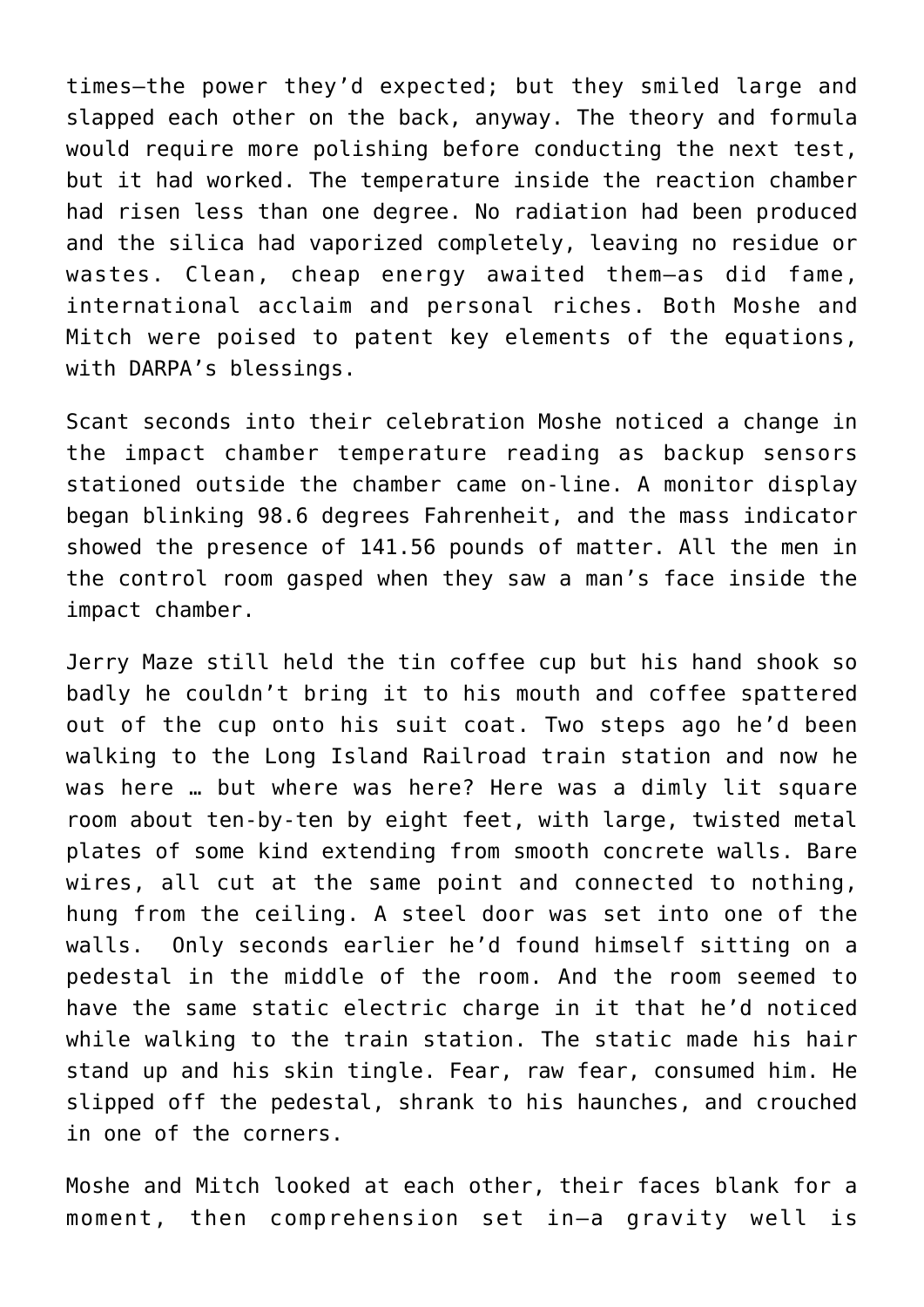essentially a black hole, a place where gravity is so intense that it bends the fabric of space. Nothing, even light, can escape its attraction. And according to Unification Theory, the fabric of space around the black hole twisted and bent, possibly funneling to a point in time and space many light years from its location. Somehow, this small artificial gravity well had reached to some other point in space—or time—and had pulled something into the impact chamber. Nothing in Unification Theory or Unified String Theory had predicted this sort of outcome for a gravity event this small and of such short duration, but a man—a human being—had been brought from somewhere and he now sat terrified in their impact chamber. They had to do something, fast.

Moshe and one of the accelerator technicians took a golf cart and rode the 500 feet from the control room to the impact chamber and hurriedly opened the steel door. Before them, crouched in a corner, was a man wearing a brown worsted wool suit, white shirt, pale green tie, black oxford shoes and a tan Fedora hat; a metal cup grasped so tightly in his shaking hands that his knuckles were white.

"Hello … it's OK, pal. Just relax, everything will all right," the tech said as pulled the door open and began to enter. The man seemed uncomprehending and tried to shrink further into the corner, but as the technician extended a hand, the man seemed to relax.

"You speak English? Thank God. Where am I," he pleaded as he took the technician's hand and began to stand up. At that moment, Moshe entered the impact chamber, his ponytail flopping over one shoulder as he stooped to pass through the hatchway. The man in the corner seemed surprised, then chuckled, almost giddy with fear. This had to be some sort of crazy dream … maybe he hadn't awakened this morning after all, and he was still home dreaming, but he allowed himself to be led out of the chamber, his eyes taking in everything around him—but his brain neither understood nor comprehended what he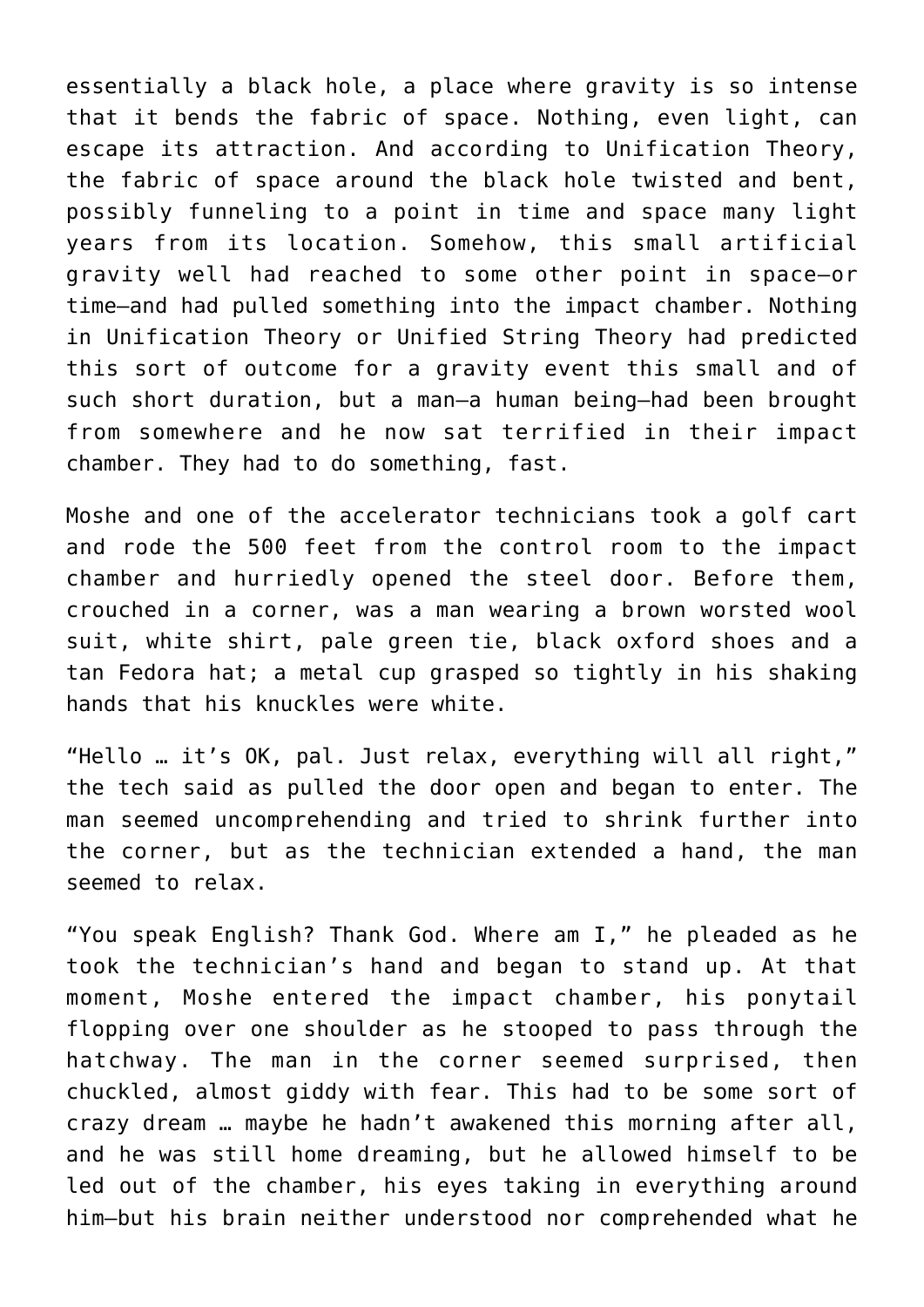saw.

The golf cart ride up the long tunnel was eerie to Jerry. The vehicle made almost no sound and the corridor was lined with thick wires and big metal plates. The cart stopped at an intersection and the man with long hair said to follow him. They walked into a brightly lit room with half a dozen TV screens connected to small gray boxes sitting on desks. Two anxious-looking men stood in the room. No one spoke for a few seconds, then Moshe blurted out, "Hello, I'm Doctor Moshe Abazin. These are doctors Joe Harris and Mitchell Cross. You're on Long Island at a physics research center. Can you tell us your name?"

Jerry stood quietly for a moment, looking around the room, trying to make sense of what he was hearing and seeing. He saw that the screens weren't TVs, at least not the kind of TVs he knew … these were huge, at least twenty inches wide, but they were flat and they had color on them … these were not the big cabinet, eight-inch black and white screens that were slowly working their way into homes all over New York. The room was cool and a low-pitched whirring created a background sound.

"I'm Jerry Maze. I live in Little Great Neck, on Bay Street," Then he tentatively asked, "Who are you people and how did I get here?"

In the discussion that followed Moshe learned that the last thing Jerry remembered was leaving for work in June 1954. Somehow, the gravity well had reached back nearly 50 years and plucked this man off the street. And while the three men learned a good deal about Jerry, he learned almost nothing about them or how he had come to be there.

Harris worked the phones with DC and within an hour had developed a policy: Maze would be held at the Long Island facility, he'd have minimal access to information about the United States in 2004, and he would be sent home as soon as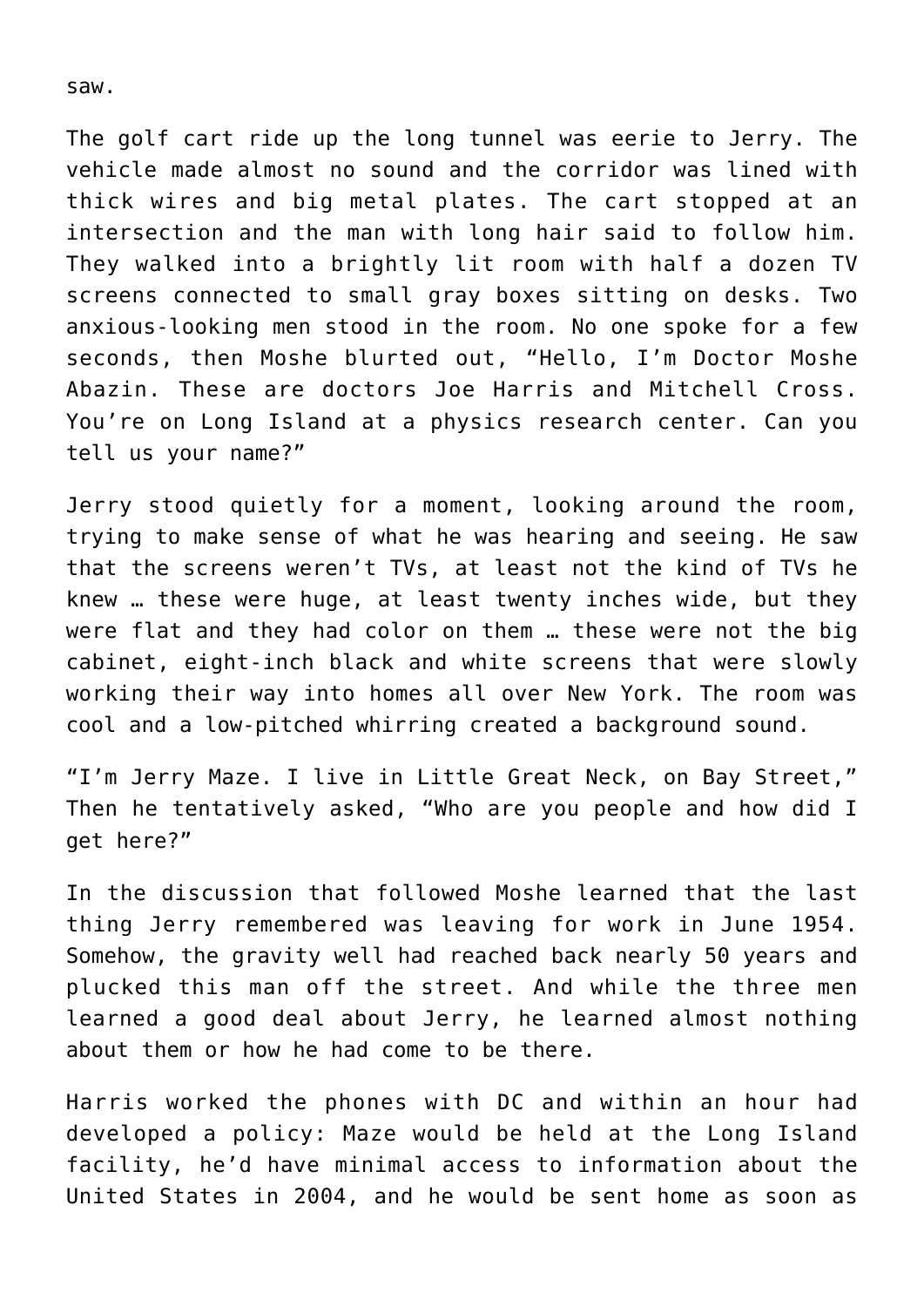DARPA's scientists could figure out how to send him there. The less Mister Maze knew of the future, the less the likelihood that he could do something that could change history.

Weeks went by, how many he didn't know because with no windows in the building his days and nights blurred together. The people who worked there seemed to come and go at irregular times, so it was impossible to determine the number of days by the shifts worked. Jerry spent most of his time in a small apartment within the facility and had only limited access to a lounge where he and Moshe sometimes chatted about Jerry's work in radio and his life on Long Island.

Although he talked with Moshe and occasionally Mitch, he learned little about the world outside the facility. Moshe explained that he couldn't tell him much because to do so might create what's called a time conundrum. After some amplified explanation Jerry got the drift of the idea and agreed that he shouldn't learn too much, but he kept his eyes open and he listened carefully.

Jerry formed a picture of this time and place, but with no way to verify it he left it as speculation. He did learn that computers had gotten smaller, faster and smarter than the UNIVAC computers that were making headlines in 1954—and that they controlled most aspects of modern life.

One day while sitting alone in the lounge Jerry found an old *Newsweek* Magazine stuffed behind the cushions of one of the overstuffed chairs. The magazine contained stories on the space shuttle program, the Hubble space telescope, unmanned probes to Mars and the outer planets, and the war in Southwest Asia. But it was the ad pages that made his eyes grow large. They told of an America in which cars were rolling computers, and homes were smarter than the people who lived in them. News shorts in the magazine told of medical advances, civil rights for Negroes and women, and changes in the American family and social structure. His view of this world took better shape,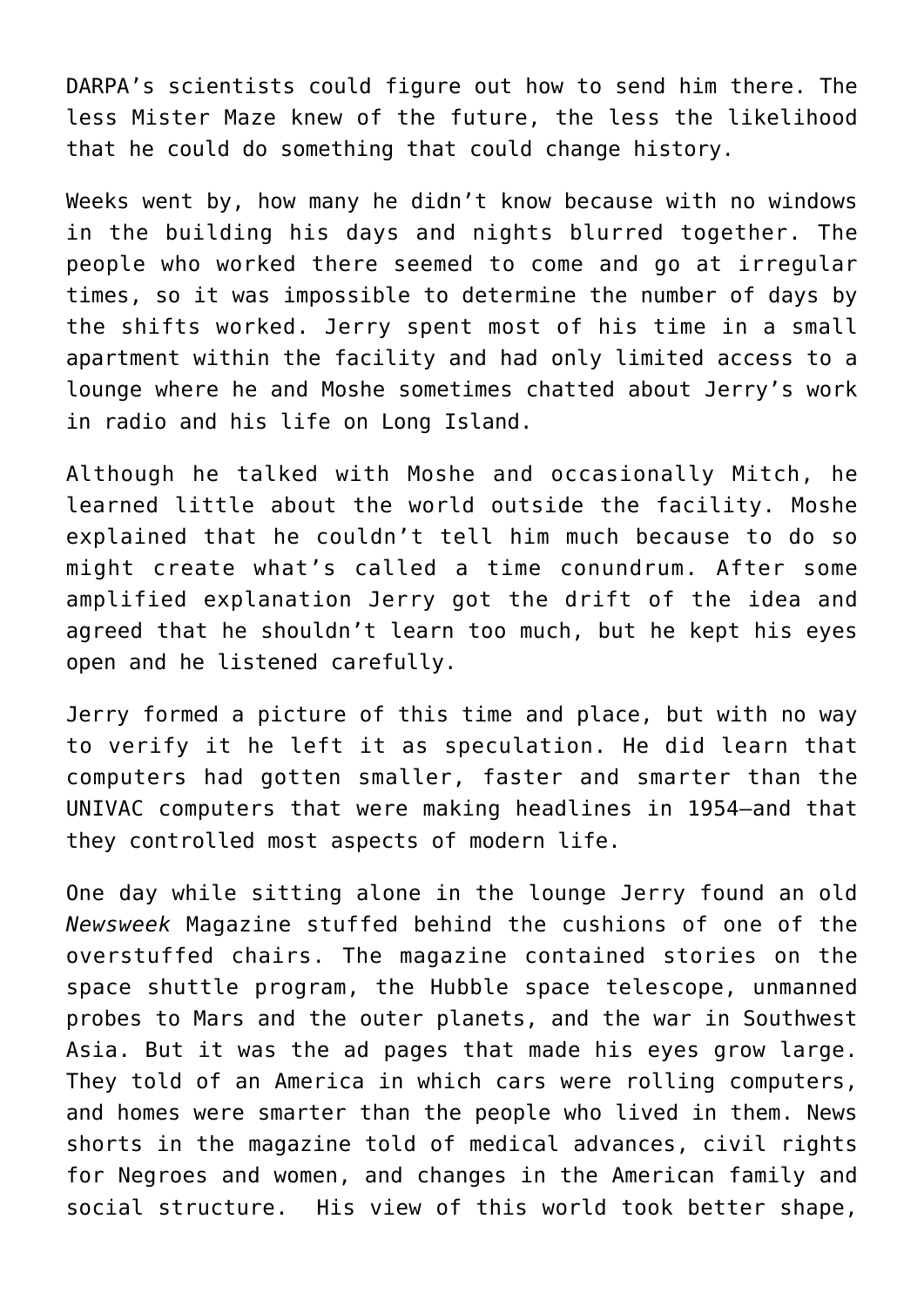but he didn't pursue questions about life in 2004 for fear they'd never let him go if he knew too much.

And although he wasn't allowed in any of the labs, Jerry noticed the brand names on the items he could see. He recognized some of the company names: Xerox, Sylvania, Grumman, Teledyne and General Motors. Some, such as Intel, Johnson Controls, and Bay Street Electronics, or BSE, were unfamiliar, but were clearly important because so much of the equipment bore their names. But other products carried strange, Japanese sounding names, and that confused him because Japan had been flattened in the recent war. He also noticed that Moshe often made notes on a small handheld computer made by IBM. Just before retiring each day … or night … he wrote the names of those companies on a scrap of paper he'd picked up and stuffed into a pocket.

At long last Harris returned to the Long Island facility and told Jerry that his team believed they'd figured out how to send him home … but there was some risk to him because he'd have to be in the impact chamber when the gravity well energized.

"Your choices are somewhat limited, Jerry … you can stay here, if you like. We'll give you a new identity, a job and relocate you, or you can try to go home. Here's the problem, you disappeared in June 1954 and you weren't there—or here—anymore so you're not listed anywhere. We won't know for sure whether you make it or not until your name shows up in the phone book or in IRS files … the risk will be all yours. We just can't know the outcome until we try," Harris told him.

The idea of living in this new future was intriguing but Jennifer and the beach house were waiting, and in the end, Jerry decided to go home. Within days preparations began for the experiment.

"Jerry, I need to remind you again that what you've seen here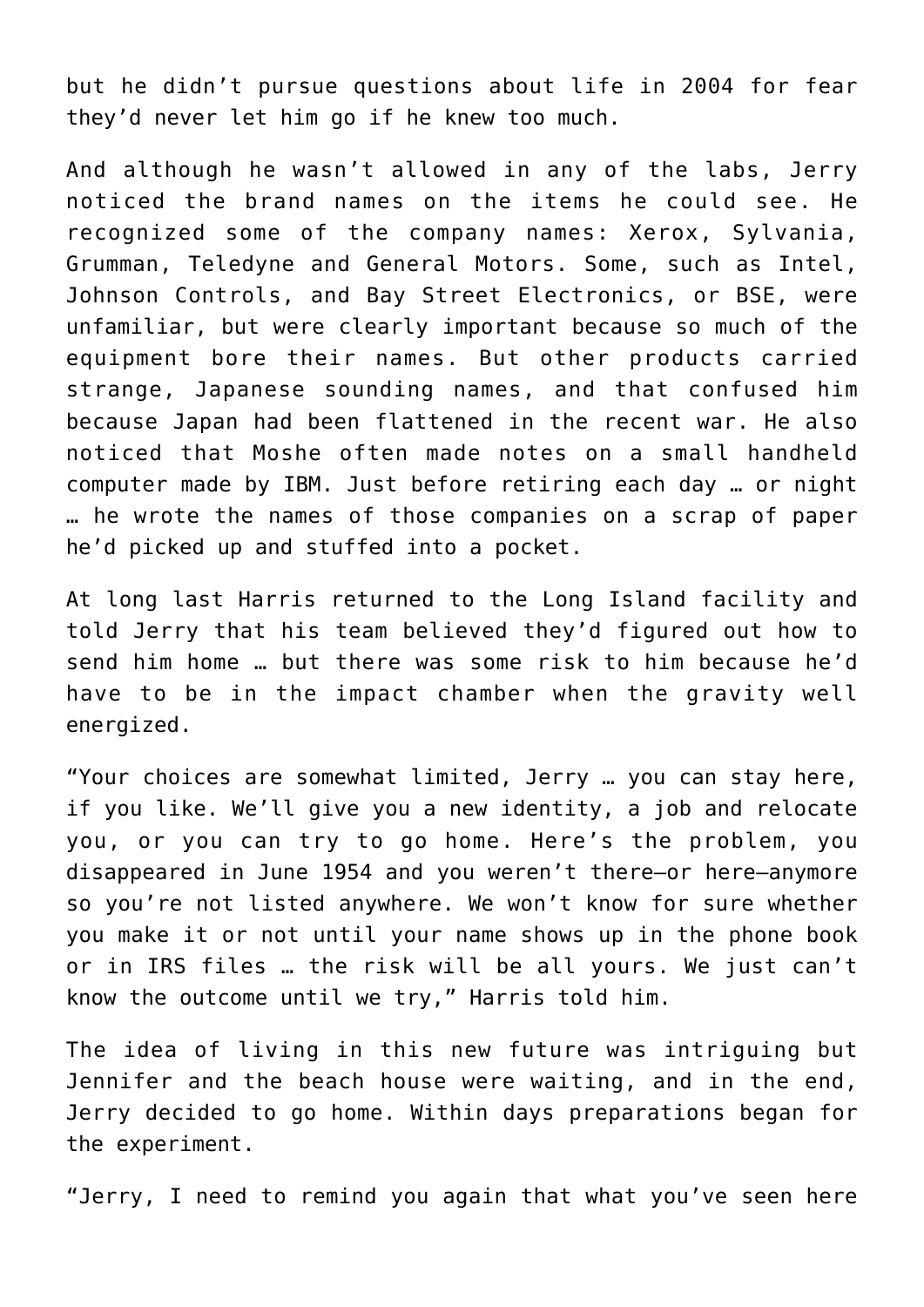could cause a change in history so you'll need to keep this all quiet once you get home," Moshe told him as they walked down the accelerator tunnel toward the impact chamber. Jerry fiddled with the knot in his pale green tie and pushed it back to the center of his collar. His suit felt odd after so many weeks of casual dress in clothing made of materials that no one from 1954 had seen or felt.

A group of technicians had just finished tests on the new accelerator wiring system as the two men entered the impact chamber. Instead of silica, a tiny block of yellow pancake Uranium ore rested on the podium, covered by a lead foil wrapper.

"Jerry, you can still back out of this and stay here. We've tried to explain the risk to you, but let me try it this way—we think the gravity well works something like a yo-yo … the super mass forms at one end then drops through a sort of tunnel to a some point where it attaches to whatever is at the other end and pulls it back to the point of origin. We think that at the power level we generated the gravity well is a pretty weak yo-yo … the silica weighed about 14 pounds—a pretty small load to push down the tunnel it and brought you back because at 141 pounds or so, it could move you. That's a factor difference of en-to-one.

"Now we think that to send you back we must create a much more powerful gravity well … one that can push you back down the tunnel to your point of origin. Several things could happen…you could be killed and turned into loose atoms, you could go too far and end up landing before you were born, or you could even be blasted to another place entirely. We just don't know what will happen to you, or what will come back when the gravity well returns here. I really wish you'd reconsider and stay here," Moshe said adamantly.

"Moshe, thanks for the peek at the future, but I have to go. I'll protect what I've learned here, but I have to go home no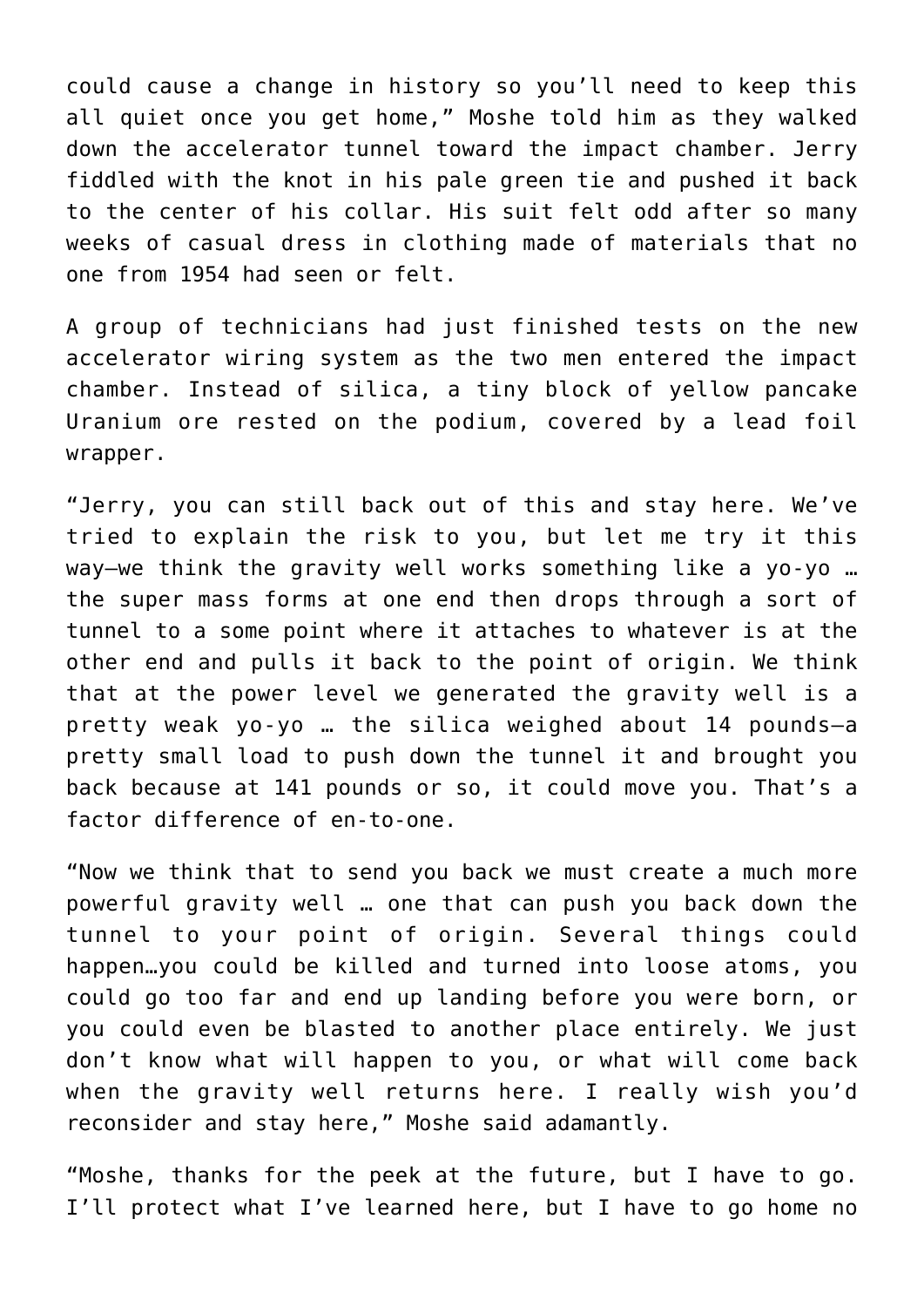matter what the risk. I don't belong here and we both know it," Jerry said. After a quick embrace and extended handshake, Moshe sealed the door and hurried back to the control room.

Tension ran high in the control room. The theory for sending Jerry home required an exponential increase in energy within the black hole, but if enough energy could be injected Jerry should return home at the exact instant he'd left. Yellow Pancake Uranium was the perfect critical mass material for the experiment because it is reasonably safe to handle and unless it has been artificially enriched, it can neither melt down nor explode inside a hot reactor but when bombarded with accelerated neutrons it should provide all the energy needed to create the yo-yo effect. And if the black hole behaved according to theory, there'd be no radioactive waste after the event dissipated. The unanswered question was if the test worked, what would bounce back to the impact chamber once Jerry was gone?

Nobody knew for sure that they weren't sending this nice man to his death but the decision had been made and millions of dollars had been spent to make the shot and to modify key stations in the national power grid so the huge amount of power created by the event could be absorbed almost without notice.

Jerry waved at the camera and gave the thumbs-up sign: Go! He was ready.

With nerves on end, Mitch keyed in firing instructions, power built up in the reactor then particles surged, the light erupted followed by the dark distortion that was the gravity well.

"He's gone," Moshe said to nobody in particular and the team began collecting data on the massive energy discharge, some ten orders of magnitude greater than the first test, that marked the beginning of America's liberation from energy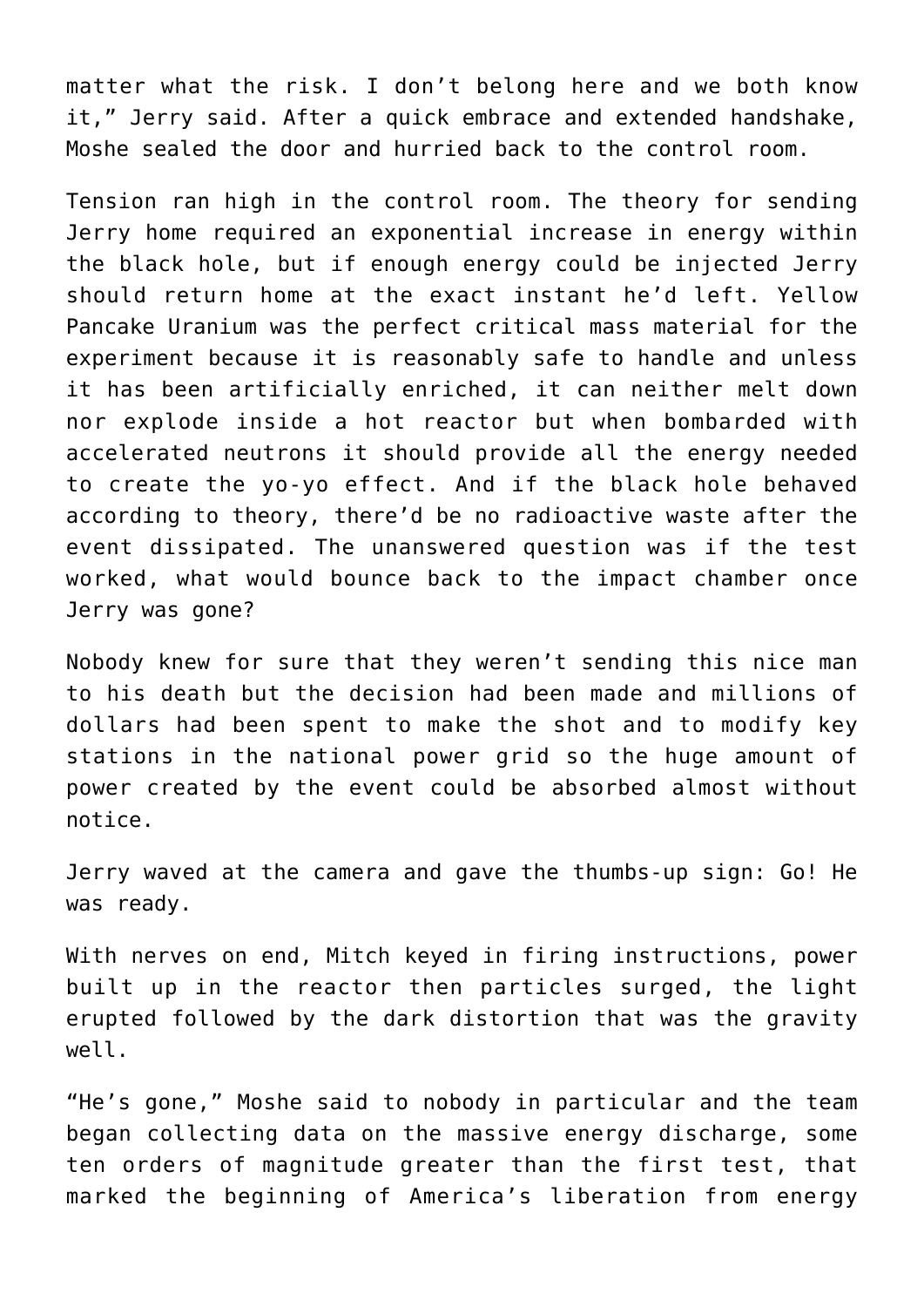slavery, even though the energy production had been massive the national energy grid operators were ready to absorb the increased supply and there was no power interruption anywhere in the national grid system.

Harris opened the Greater New York City and Eastern New Jersey phone book and turned to the page he'd previously marked. His finger slid down the page, but the name Jerry Maze still wasn't listed. If the shot had been successful, Jerry's name should have appeared instantly in the listing.

Back up sensors and the camera came on-line. The chamber was empty, but the pressure gauge showed the room to be pressurized at ten atmospheres—just short of becoming water … the yo-yo had brought back air and squeezed it into the small room. In time, the air would leak out with no harm done.

Jerry's left foot hit the ground in front of him … the air seemed to slam in on him from all sides making him stumble slightly. The car horn he'd heard just before his departure was still blaring and he felt the same faint static charge that had made his hair stand out a bit just before he'd tripped into the future.

His composure regained, Jerry smiled and looked at his watch … actually he looked at the watch Moshe had given him … an Elgin auto-winder, one of the mechanical marvels introduced at the 1952 New York Exposition … the time was 8:48 a.m. He'd have to hurry to make the train. He smiled and hot footed it to the station, paid for his ticket, then grabbed his usual seat on the third car of the commuter train. But instead of chatting with the others in the car, Jerry read the notes he'd made and began thinking about what to do now. He was distracted as he made his way to his office on  $46<sup>th</sup>$  Street, just off Broadway.

Once at his desk, Jerry called a college friend who now worked on Wall Street and made a date for drinks after work. Then he began typing and by lunchtime he had the outline for a radio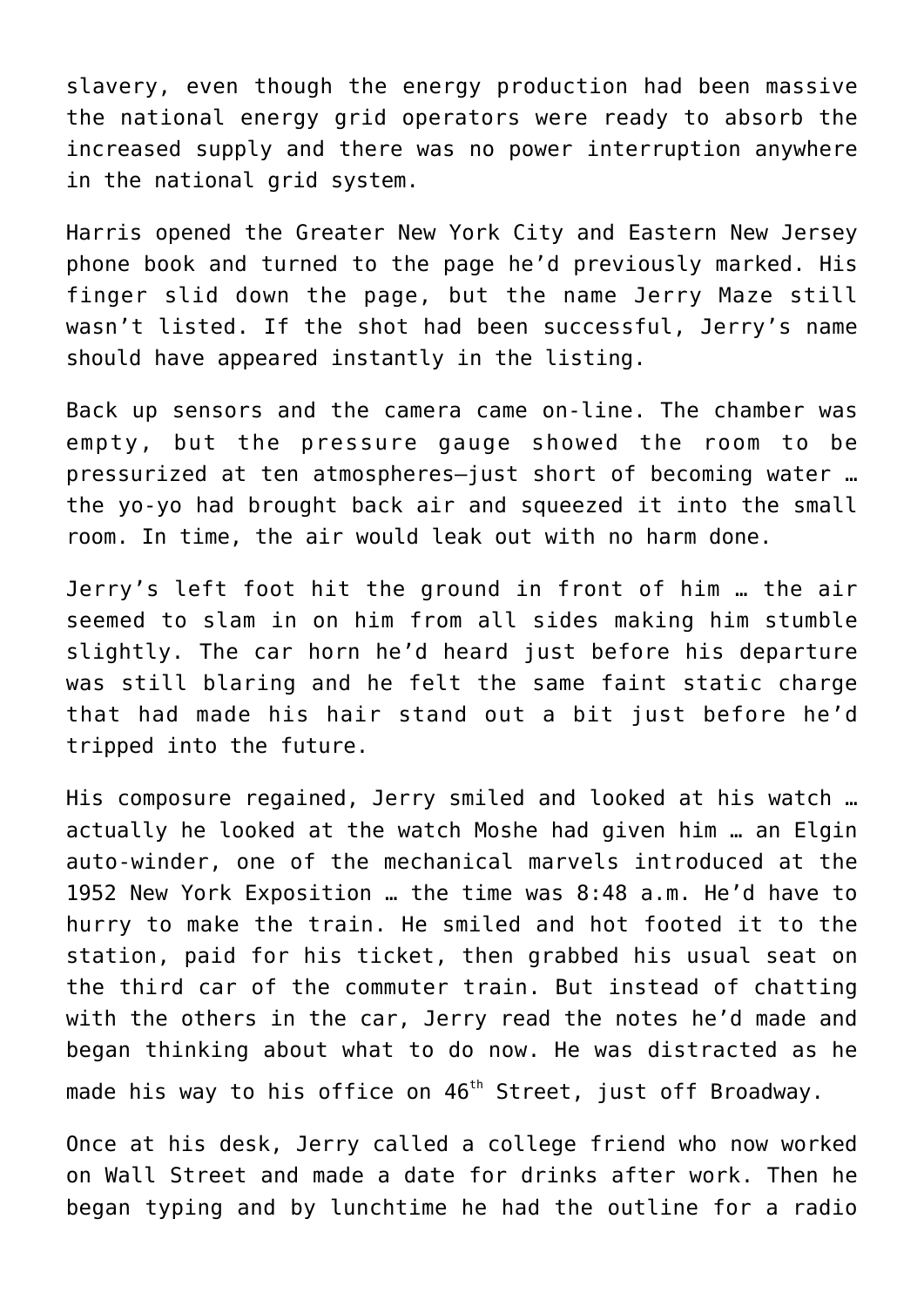play.

"Boss, I have an idea for the show. He's the script outline. If you like it, I can have a full script in ten days," Jerry said as he laid the typewritten outline on the desk.

At 5 p.m., just as he was getting ready to leave the boss came out, dropped the outline on Jerry's desk and said, "Jerry this is too wild, even for our show. I'm sorry, but no one will ever believe that computers can shrink to something so small it will fit in your hand … or robot probes to Mars. And this other stuff about time travel … too strange. But I like your enthusiasm, son, so you give me a play about Venusians and a busty blonde and you can have the credit line."

Jerry smiled, "Thanks, boss. This was just a wild idea. I'll get to work on the Venusian story first thing tomorrow." In a few minutes Jerry left the office and headed toward Branigan's Bar on 44<sup>th</sup> Street, where he placed an order for 500 shares each of IBM, Xerox and Sylvania.

Epilogue

With the shot complete and all the data stored, the control room team began leaving the lab. Moshe, as usual, was the last to leave.

The black Lincoln limo pulled up beside the blue Honda Civic parked at the rear of the DARPA Long Island Research Facility parking lot just as Moshe Abazin approached. A man wearing a black chauffeur's uniform with the letters BSE monogrammed above the left breast pocket stepped from his vehicle and spoke to Moshe.

"Sir, the gentleman in the car would like to speak to you. Please join him in the limo … "